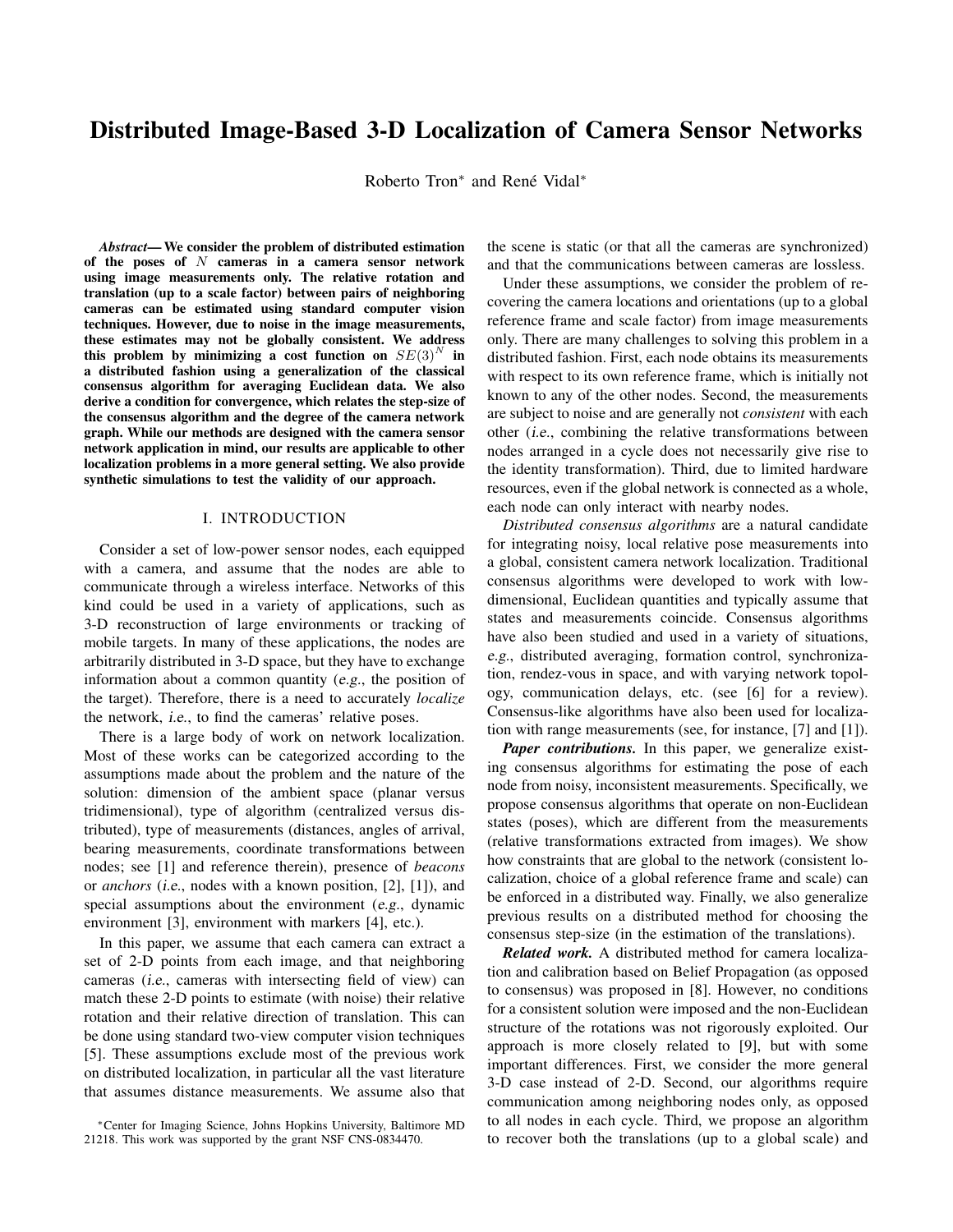the rotations (as opposed to the rotations only in [9]). Our approach is also related to averaging consensus on  $SE(3)$ [10], except that we address the more challenging problem of camera localization, rather than pose averaging.

## II. REVIEW, NOTATION AND DEFINITIONS

In this section, we will introduce the basic tools needed to develop our method. We will first review the geometry of the groups of rotations and rigid body transformations. We will then introduce some notions from graph theory and the basics of the localization problem. Finally, we will review the classical averaging consensus algorithm.

## *A. Geometry of* SO(3) *and* SE(3)

Our methods will use optimization tools on the group of rotations  $SO(3) = \{ R \in \mathbb{R}^{3 \times 3} : R^\top R = I, \det(R) = +1 \}.$ Hence, we will first review the computation of distances and gradients in  $SO(3)$ . Given any point  $R \in SO(3)$ , the *tangent space at* R,  $T_R SO(3)$ , is given by  $T_R(SO(3)) = \{R\hat{v} : \hat{v} \in$  $\{so(3)\}\,$ , where  $so(3) = \{\hat{v} \in \mathbb{R}^{3 \times 3} : \hat{v} = -\hat{v}^{\dagger}\}\$ is the space of skew-symmetric matrices and  $\hat{v}$  is the matrix generating the cross product by v, i.e.,  $\hat{v}u = v \times u$ , for all  $u \in \mathbb{R}^3$ .

A Riemannian metric is a continuous collection of inner products in the tangent space at each point. In  $SO(3)$ , the Riemannian metric is denoted as  $\langle \Delta_1, \Delta_2 \rangle = \text{trace} \{ \Delta_1^\top \Delta_2 \},$  $\Delta_1, \Delta_2 \in T_RSO(3)$ . This metric can be used to measure the length of curves between two given points on the manifold. Curves with minimum length are called *geodesics* and their length defines the *geodesic distance* between the two points:

$$
d_{SO(3)}^2(R, S) = -\frac{1}{2} \operatorname{trace}(\log(R^\top S)^2), R, S \in SO(3), \text{ (1)}
$$

where log is the matrix logarithm.

The *exponential map* at a point  $R \in SO(3)$ ,  $\exp_R(\Delta)$ :  $T_R(SO(3)) \to SO(3)$  is a diffeomorphism that associates to each point  $\Delta$  in a neighborhood of the origin of  $T_R(SO(3))$ a point  $S$  on the (unique) geodesic passing through  $R$  in the direction  $\Delta$ . The *logarithm map*  $\log_B(S)$  :  $SO(3)$  →  $T_R(SO(3))$  is the inverse of the exponential map. The exponential and logarithm map at any point in  $SO(3)$  can be related to the same maps at the identity by *parallel transport*:

$$
\exp_R(\Delta) = R \exp(R^\top \Delta),\tag{2}
$$

$$
\log_R(S) = R \log(R^\top S),\tag{3}
$$

where exp is the matrix exponential.

Given a smooth function  $f: SO(3) \rightarrow \mathbb{R}$ , the *Riemannian gradient* grad<sub>R</sub> f is given in [11] as

$$
\operatorname{grad}_R f = f_R - R f_R^\top R,\tag{4}
$$

where  $f_R = \frac{\partial f}{\partial R}$  is the Euclidean derivative of f with respect to the matrix  $R$ . In particular, we will make use of the gradient of the squared distance function

$$
\text{grad}_{R} d_{SO(3)}^{2}(R, S) = -R \log(R^{\top} S) \in T_{R} SO(3). \quad (5)
$$

Gradient descent iterations on  $SO(3)$  take the form

$$
R(l+1) = R(l) \exp_{R(l)}(-\varepsilon \operatorname{grad}_R f), \tag{6}
$$

where  $\varepsilon > 0$  is the step-size.

We will also perform optimization of functions on the group of rigid body transformations  $SE(3) = \{g = (R, T) :$  $R \in SO(3)$  and  $T \in \mathbb{R}^3$ . Unfortunately, unlike  $SO(3)$ ,  $SE(3)$  does not have a "natural" (bi-invariant) Riemannian metric. While one could use a left-invariant or right-invariant metric, for the sake of simplicity we will use the double geodesic distance (see [12]). In this case, the group structure is discarded and  $SE(3)$  is considered as the product  $SO(3) \times$  $\mathbb{R}^3$ . The distance between two transformation  $g_1 = (R_1, T_1)$ and  $g_2 = (R_2, T_2)$  is then given by:

$$
d_g^2(g_1, g_2) = d_{SO(3)}^2(R_1, R_2) + ||T_1 - T_2||^2.
$$
 (7)

The gradient on  $SO(3) \times \mathbb{R}^3$  can then be computed by considering separately the rotation and translation components.

## *B. Graph Theory and Localization*

We represent a network of  $N$  nodes as a directed, strongly connected graph  $G = (V, E)$ . The set  $V = \{1, \ldots, N\}$ represents the set of vertices in the graph and each  $i \in V$ corresponds to one of the nodes. The set  $E \subseteq V \times V$ represents the set of edges in the graph. An edge  $(i, j)$ belongs to  $E$  if node  $i$  can communicate with node  $j$  and measure their relative position (in the terminology of [8], G represents the *vision graph*). We assume that if an edge  $(i, j)$ belongs to E, then its reverse  $(j, i)$  is also in E (in other words, the adjacency matrix of the graph is symmetric).

Given a graph G, we define its *incidence matrix*  $C \in$  $\mathbb{R}^{|E|\times |V|}$ . Each row  $c_e$  of C corresponds to a different edge  $e \in E$ . The vector  $c_e$  is zero except in the *i*-th entry (where it has a 1) and in the j-th entry (where it has a  $-1$ ). We also define the *degree* of a node  $i$ ,  $deg(i)$ , as the number of outgoing edges, which by our assumptions is the same as the number of incoming edges. The *maximum degree* of G is denoted as  $\Delta_G = \max_i \deg(i)$ .

We represent the pose of each node i as  $g_i = (R_i, T_i) \in$  $SE(3)$ . Given two rigid body transformation  $g_1 = (R_1, T_1)$ and  $g_2 = (R_2, T_2)$ , the group multiplicative operation is the composition defined as  $g_1 \circ g_2 = (R_1R_2, R_1T_2 + T_1).$ For each edge  $(i, j) \in E$ , we define the relative change of coordinates  $g_{ij} = (R_{ij}, T_{ij}) \in SE(3)$  which are given by  $g_{ij} = g_i^{-1} \circ g_j$  or, more explicitly,

$$
R_{ij} = R_i^{\top} R_j,
$$
  
\n
$$
T_{ij} = R_i^{\top} (T_j - T_i).
$$
\n(8)

We can obtain the pose of one camera from the pose of another as  $g_j = g_i \circ g_{ij}$ . Note that these relative transformations are invariant to the choice of a global reference frame. We define also the relative translation direction  $t_{ij} = \frac{T_{ij}}{\|T_{ij}\|}$  $\frac{I_{ij}}{\|T_{ij}\|}.$ 

A *path*  $\ell$  from node i to node j in G is defined as a sequence of nodes starting with  $i$  and ending in  $j$  such that there exist an edge in  $E$  between consecutive nodes. Formally  $\ell = \{w_1, \ldots, w_n\}, w_m \in V, w_1 = i, w_n = j,$  $(w_m, w_{m+1})$  ∈ E,  $m$  ∈ {1, ...,  $n-1$ }. A *cycle* is a path from node  $i$  to itself without repeated nodes (except for the initial and the final). Given a path  $\ell$ , we define the *relative change of coordinates along*  $\ell$  as  $g_{\ell} = g_{w_n w_{n-1}} \circ \ldots \circ g_{w_2 w_1}$ .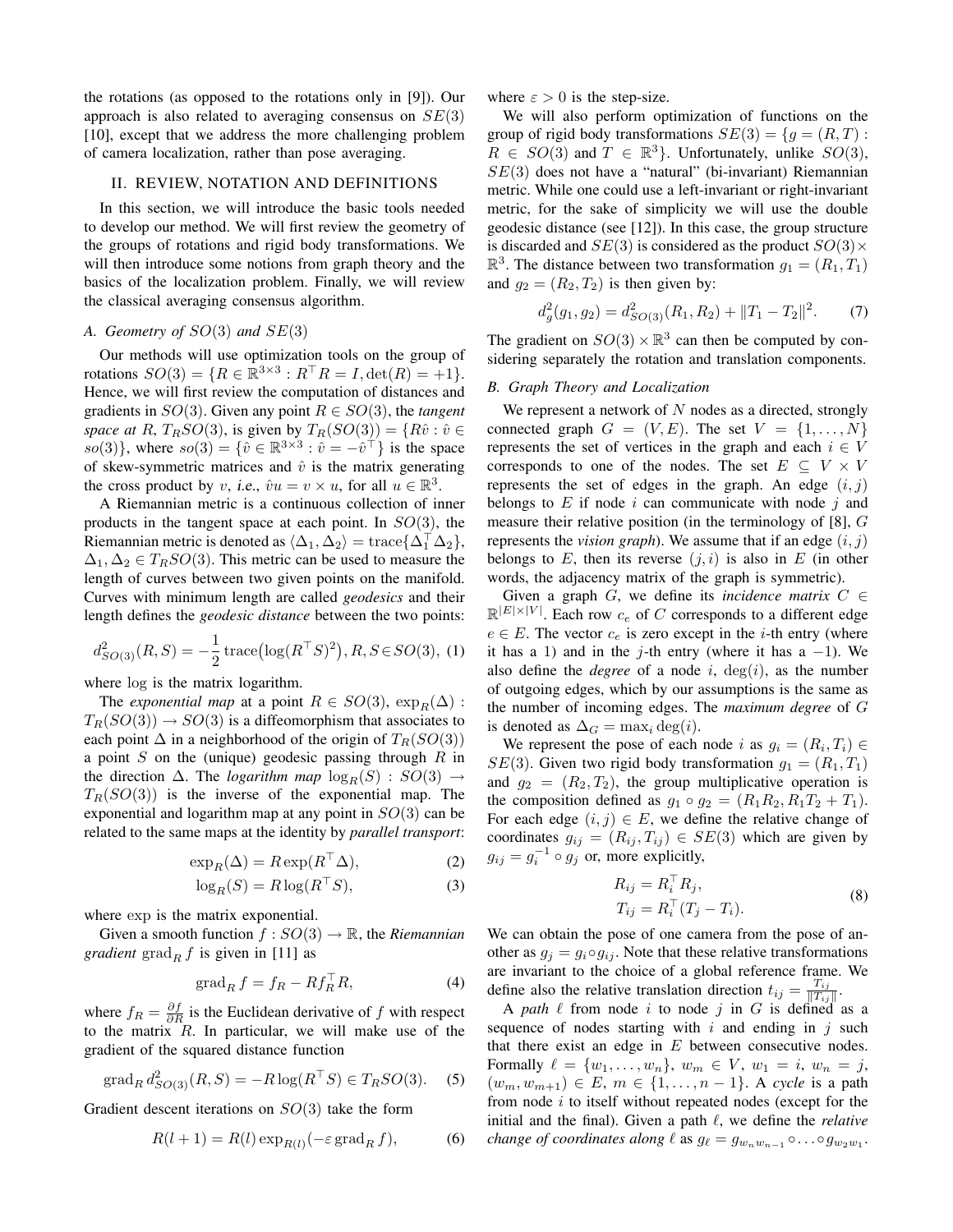We now give a formal definition of a *localized network*.

*Definition 1 (Localized network):* A network is said to be localized if there is a set of relative transformations  $\{(R_{ij}, T_{ij})\}$  such that, when the reference frame of the first node is fixed to  $(R_1, T_1)$ , the other absolute poses  $(R_i, T_i)$ are uniquely determined. That is, for any path  $\ell$  from node 1 to node i, we have  $g_i = g_\ell \circ g_1$ , regardless of the chosen path.

## *C. Consensus Algorithms*

We will now briefly review the derivation of the classical Euclidean consensus algorithm. We associate with each node i in the network a scalar *state*  $x_i \in \mathbb{R}$ . We say that the nodes are in a *consensus* configuration if  $x_i = \alpha$ , for all  $i \in V$ , where  $\alpha$  is called the *collective decision* of the network.

A *distributed consensus algorithm* is a protocol that each node has to follow to update its state so that all the nodes reach a consensus. Moreover, the protocol must require communication with neighboring nodes only. A popular discrete time protocol for iteratively computing the mean of the states  $\bar{x} = \frac{1}{N} \sum_{i=1}^{N} x_i$  is given by

$$
x_i(l+1) = x_i(l) + \varepsilon \sum_{i \sim j} (x_j(l) - x_i(l)), \quad x_i(0) = x_i, \tag{9}
$$

where  $x_i(l)$  is the state of the *i*-th node at the *l*-th iteration,  $\varepsilon > 0$  is the step-size and  $i \leftrightarrow j$  implies that the sum is taken only on the terms  $i, j \in V$ ,  $(i, j) \in E$ . It can be shown that if  $\epsilon < \frac{1}{\Delta_G}$  and the graph is connected, then the nodes converge to the mean  $\bar{x}$ , i.e.,  $\lim_{l\to\infty} x_i(l) = \bar{x}$  [6].

Notice also that equation (9) is a gradient descent step to minimize the cost function

$$
\varphi(x_1, x_2, \dots, x_N) = \frac{1}{2} \sum_{i \to j} (x_i - x_j)^2,
$$
\n(10)

and that the minimum of this cost function is attained when all states are in a consensus configuration. Since, in addition, the mean of the states is preserved at each iteration, i.e.,

$$
\sum_{i=1}^{N} x_i(l) = \sum_{i=1}^{N} x_i(l+1) = \bar{x},
$$
\n(11)

the minimizer is given by the mean of the initial states  $\bar{x}$ .

# III. DISTRIBUTED IMAGE-BASED 3-D LOCALIZATION

This section presents the main contribution of our work. We propose to solve the problem of finding a consistent localization for the network by definining a suitable cost function and showing how it can be minimized on  $SE(3)<sup>N</sup>$ in a distributed way.

As stated in Section I, we use feature points extracted from the images of cameras  $i$  and  $j$  to obtain a noisy estimate  $(\tilde{R}_{ij}, \tilde{t}_{ij})$  of their relative pose  $(R_{ij}, T_{ij})$ . Specifically, we assume that each camera can extract  $P_i$  feature points  $x_i^{(p_i)}$ ,  $p_i = 1, \ldots, P_i$ . These points are written in homogeneous coordinates, *i.e.*, they are points in  $\mathbb{P}^2$ , and correspond to the projections of points in 3-D space. We also assume that for each edge  $(i, j) \in E$  the correspondences between points in images  $i$  and  $j$  can be established. Therefore, corresponding points  $x_i^{(p_i)}$  and  $x_j^{(p_j)}$  are related by

$$
\mu_{i,p_i} x_i^{(p_i)} = \mu_{j,p_j} R_{ij} x_j^{(p_j)} + T_{ij},\tag{12}
$$

where the  $\mu_{i,p_i}$  is the depth of the 3-D point  $p_i$  with respect to the i-th camera. It is a well known fact from computer vision that the corresponding images satisfy the *epipolar constraint*

$$
x_i^{(p_i)}^\top \hat{T}_{ij} R_{ij} x_j^{(p_j)} = 0. \tag{13}
$$

Given enough point correspondences, it is possible to use (13) to estimate the *essential matrix*  $\hat{T}_{ij}R_{ij}$  from which one can extract  $t_{ij} = T_{ij}/||T_{ij}||$  and  $R_{ij}$  (see [13] for details).

Notice that (13) is a homogeneous equation in  $T_{ij}$ , thus the scale of the translation cannot be recovered. Intuitively, this corresponds to the fact that the global scale of a 3- D scene cannot be recovered from 2-D images alone due to perspective projection. In practice, due to noise, we will obtain  $\tilde{t}_{ij} = \tilde{T}_{ij}/\|\tilde{T}_{ij}\|$  and  $\tilde{R}_{ij}$ , which are approximated versions of the true quantities. Moreover, due to communication constraints, the two cameras could perform their estimation from different sets of point correspondences, hence  $\tilde{g}_{ij}$  could be different from  $\tilde{g}_{ji}^{-1}$ .

Our goal is to find a set of relative transformations  $g_{ij}$ that satisfy the consistency constraints given in Definition 1 and that, at the same time, are "as close as possible" to the relative measurements  $\tilde{g}_{ij}$ . An intuitive criterion is least squares, i.e., the sum of square distances. Since we are dealing with non-Euclidean quantities, we will use the distance  $d_g$  in  $SO(3) \times \mathbb{R}^3$ 

$$
\varphi = \frac{1}{2} \sum_{i \leadsto j} d_g^2(g_{ij}, \tilde{g}_{ij}) = \frac{1}{2} \sum_{i \leadsto j} d_{SO(3)}^2(R_{ij}, \tilde{R}_{ij}) + ||T_{ij} - \tilde{T}_{ij}||^2.
$$
\n(14)

In principle, we wish to minimize  $\varphi$  subject to the constraints in the definition of localized network. Unfortunately, these constraints involve the entire network and are not distributed. In [9] the authors propose a *cycle-distributed* solution where the constraints are enforced by sharing information between each node and all the cycles it belongs to.

In this paper, we propose to reparametrize each relative transformation  $g_{ij}$  with the absolute transformations  $g_i$  and  $g_i$ . In this way the consistency constraints will be automatically satisfied and each node will communicate with its neighboring nodes only. The following proposition shows the equivalence between Definition 1, the constraints considered in [9] and our parametrization of the solution.

*Proposition 1:* The following are equivalent:

- 1) The network is localized.
- 2) For any cycle  $\ell = \{w_1, \ldots, w_n, w_1\}, w_m \in V, n > 1$ , the transformation along the cycle is  $g_{\ell} = (I, 0)$ .
- 3) There exist a set of absolute poses  $g_i = (R_i, T_i)$  such that  $g_{ij} = g_i^{-1} \circ g_j$ .

A simple proof is given in the Appendix. Intuitively, given the absolute poses  $g_i$ , one can compute consistent relative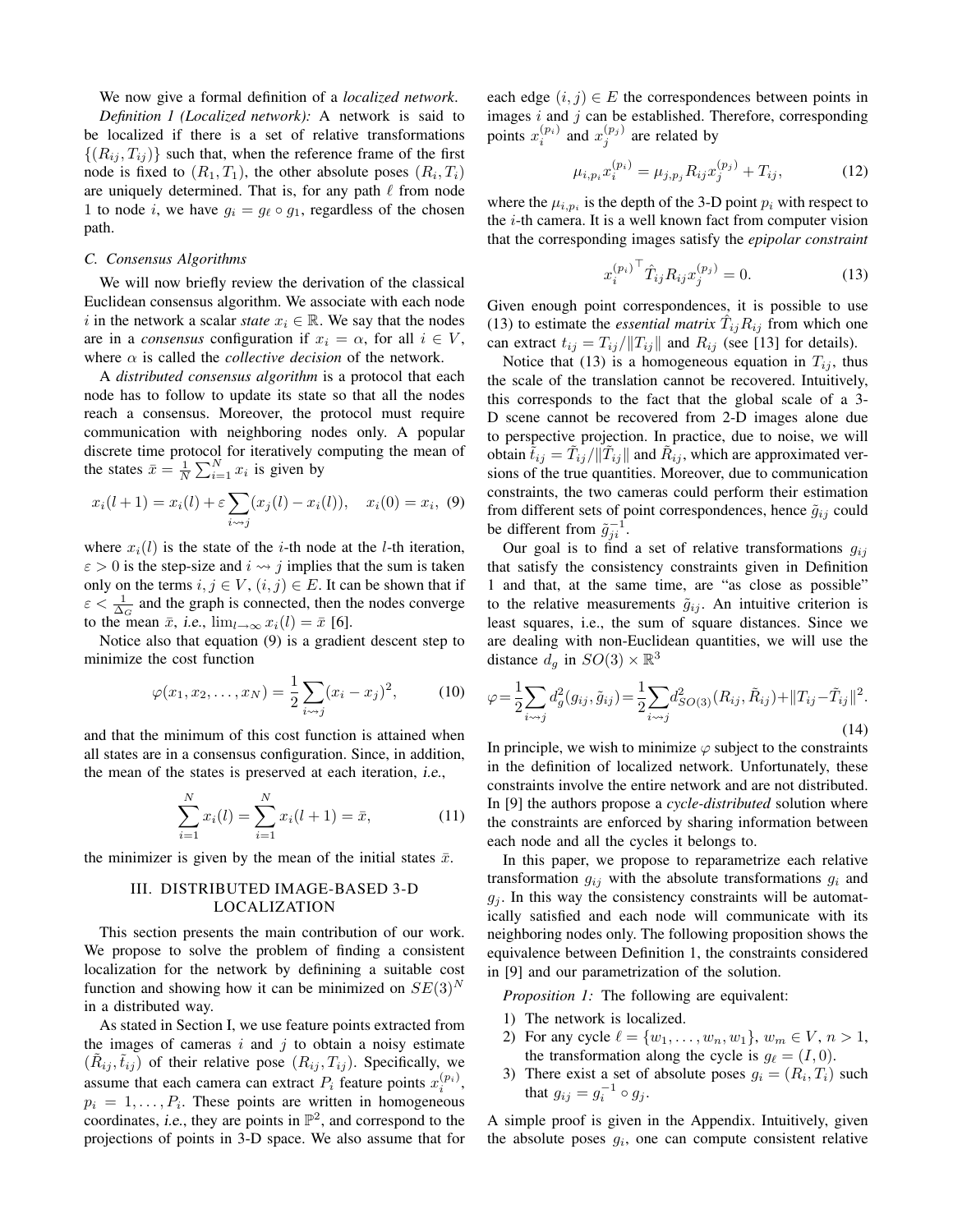transformations  $g_{ij}$ . Conversely, if the relative transformations are given, there exist a set of  $g_i$  such that each  $g_{ij}$ factorizes as  $g_i^{-1} \circ g_j$ .

A downside of our formulation is that we have to give up the uniqueness of the solution: for any arbitrary global transformation  $g'_i = g \circ g_i$ , the value of the cost function  $\varphi$  will be the same. Nonetheless, Proposition 1 tells us also that, no matter what solution for the absolute poses  $g_i$  we compute, the relative transformations  $g_{ij}$  (which is what we are really interested in) will be uniquely determined.

Another challenge with the proposed formulation is that the translations can be estimated only up to a scale factor. Therefore, we need to add the unknown scales as new variables  $\lambda_{ij}$ , i.e.  $\tilde{T}_{ij} = \lambda_{ij} \tilde{t}_{ij}$ . After these considerations, we can rewrite (14) as

$$
\varphi(\{R_i\}, \{T_i\}, \{\lambda_{ij}\}) = \frac{1}{2} \sum_{i \sim j} d_g^2(g_i^{-1} g_j, \tilde{g}_{ij})
$$
  
= 
$$
\frac{1}{2} \sum_{i \sim j} (d_{SO(3)}^2(R_i^{\top} R_j, \tilde{R}_{ij}) + ||R_i^{\top} (T_j - T_i) - \lambda_{ij} \tilde{t}_{ij}||^2)
$$
  
= 
$$
\varphi_R(\{R_i\}) + \varphi_T(\{R_i\}, \{T_i\}, \{\lambda_{ij}\}).
$$
 (15)

Therefore, the cost  $\varphi$  is the sum of two terms:  $\varphi_R$  involving only the rotations and  $\varphi_T$  involving all the variables.

At this point, we observe that the unknown scales  $\{\lambda_{ij}\}\$ produce an undesired side-effect. If we substitute the trivial solution  $T_i = T_j$ ,  $i, j \in V$  and  $\lambda_{ij} = 0$ ,  $(i, j) \in E$  in (15), we achieve the global minimum  $\varphi_T = 0$  regardless of the value of the rotations. Therefore, if we try to minimize (15) without any constraint on  $T_i$  or  $\lambda_{ij}$ , we could find solutions for the localization that are not meaningful (e.g., all the translations collapsed to the same point). Moreover, we have to enforce the fact that the scales  $\{\lambda_{ij}\}$  must be positive. One could think of different ways of adding constraints in order to settle both questions. In our case we propose to constraint the minimum scale, *i.e.*,  $\lambda_{ij} \geq 1 \ \forall (i, j) \in E$ . This is a global constraint because it involves all the nodes in the network. However, we will show in Section III-B that each node can enforce it separately, hence making it distributed.

In summary, we propose to find an optimal localization (in the least-squares sense) by solving the non-linear program

$$
\min_{\{R_i\}, \{T_i\}, \{\lambda_{ij}\}} \varphi(\{R_i\}, \{T_i\}, \{\lambda_{ij}\})
$$
\nsubject to  $\lambda_{ij} \ge 1 \quad (i, j) \in E$ \n(16)

in a distributed fashion. To that end, in the following subsections we present the solution to two simpler problems. First, we ignore the translational part and find an initial set of rotations by optimizing  $\varphi_R$  only. Next, we assume that the rotations are fixed and find an initial set of translations and scales by optimizing  $\varphi_T$  only. Finally, we optimize  $\varphi$ over all the variables.

There are a number of reasons for this multi-step solution. First, the simpler problems can actually correspond to real localization problems (with relaxed assumptions with respect to what we assume here) and therefore are interesting in their own right (see Section V for a couple of examples).

Second, by breaking our analysis into two parts, we can gain a better understanding of what the issues are in the solutions: specifically, how to choose a good initialization and what the relationships are between the network topology and the uniqueness of the solution. Third, we empirically noticed that the complete cost function  $\varphi$  has multiple local minima and is difficult to minimize if we start from a random configuration. On the other hand, minimizing the functions  $\varphi_R$  and  $\varphi_T$  is easier and gives a way to obtain a good initialization for the minimization of  $\varphi$ .

## *A. Estimation of the Rotations*

In this section we will derive a distributed algorithm for estimating the rotational part  $R_i$  of the absolute pose  $g_i$ . The basic idea is to use the framework of consensus algorithms, but with a Riemannian gradient descent on the space of rotations as opposed to the simple Euclidean gradient descent. At a high level, each node  $k$  will first compute the gradient of  $\varphi_R$  with respect to its rotation  $R_k$ . This, in turn, will give a vector in the tangent space of  $R_k$  defining the geodesic along which node  $k$  will need to update its rotation. All the nodes will then compute the gradients and the updates at the same time and independently. Finally, the algorithm will iterate between these two steps until convergence.

More specifically, the gradient of  $\varphi_R$  with respect to one of the rotations  $R_k$ , can be computed as

$$
\operatorname{grad}_{R_k} \varphi_R = -R_k \sum_{k \leadsto i} \log(R_k^\top R_i \tilde{R}_{ki}^\top) + \log(R_k^\top R_i \tilde{R}_{ik}). \tag{17}
$$

Notice that the computation of  $\text{grad}_{R_k} \varphi_R$  involves a sum over nodes  $i$  which are neighbors of node  $k$  only, thus the gradient can be computed in a distributed fashion.

Now, let  $R_k(l)$  denote the estimate of  $R_k$  at the lth iteration. Then,  $R_k(l)$  is updated by moving along the geodesic in the direction  $-\text{grad}_{R_k(l)}$  with a step-size of  $\varepsilon$ , i.e.,

$$
R_k(l+1) = \exp_{R_k(l)}\left(-\varepsilon \operatorname{grad}_{R_k(l)}\right). \tag{18}
$$

*Initialization of the rotations.* As with all non-linear optimization algorithms, we need a starting point, i.e., some values for the  $R_i(0)$ 's. Since initially the localization of the network is unknown, we have to start with an arbitrary initialization. By following the gradient for minimizing the cost function we will reach a local minimum. The problem here is that  $\varphi_R$  has multiple local minima that do not correspond to the correct localization, even when the relative measurements are without noise (this can be easily verified empirically). The basic idea is then to find an initial set of rotations  $\{R_i\}$  that are close enough to an optimal solution. We propose two options for this task:

- 1) Choose any node as a reference (say, node 1) and find a spanning tree that provides paths  $\ell_{1i}$  from node 1 to any other node i. Set  $R_1(0) = I$  and set  $R_i(0) =$  $\tilde{g}_{\ell_1}, R_1(0)$  (i.e., propagate the noisy transformations along the branches of the spanning tree).
- 2) Modify the cost function  $\varphi_R$  by using an alternative distance in  $SO(3)$  such that the optimal solution can be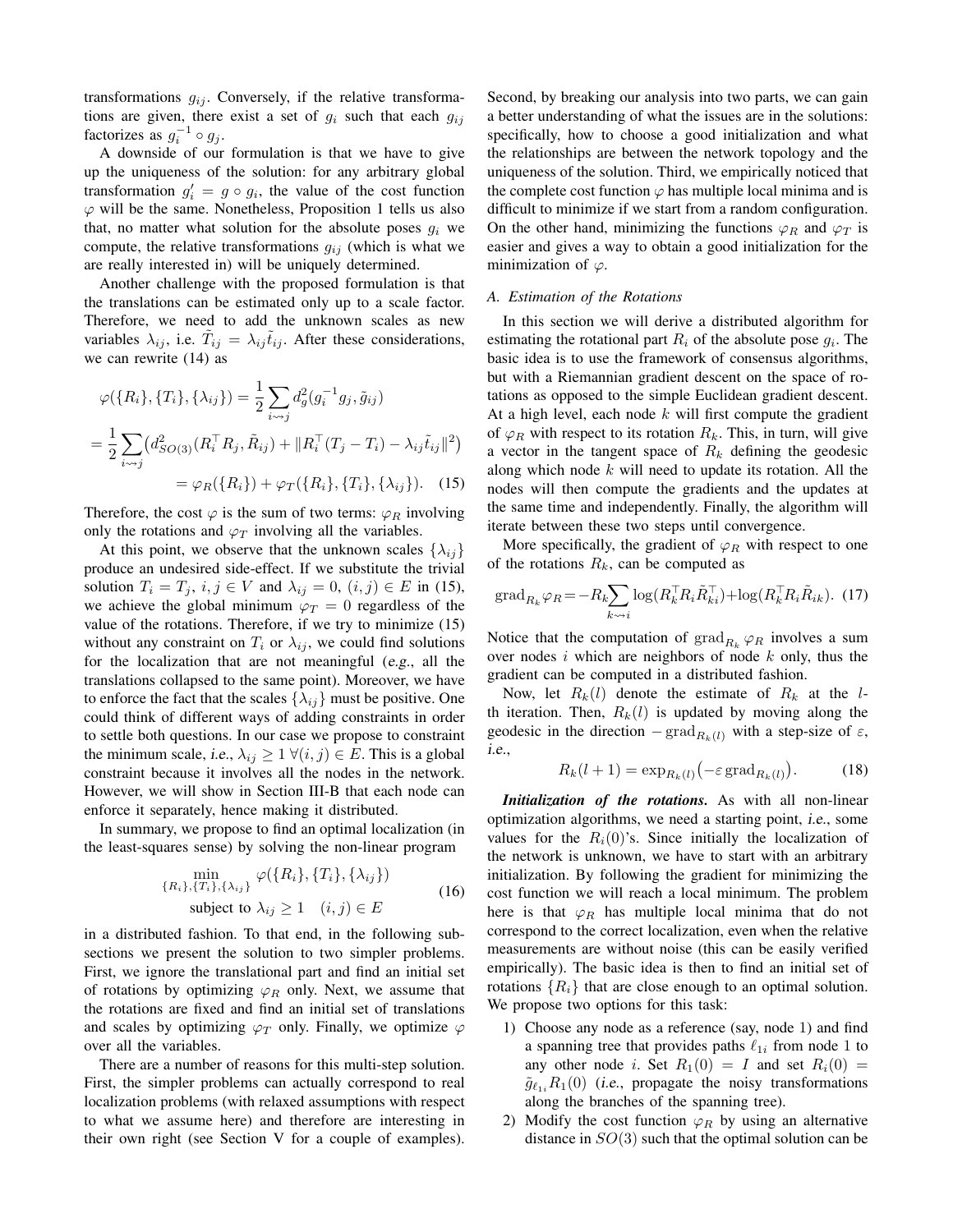easily found by gradient descent. Then, find the  $R_i(0)$ by minimizing this new cost function.

Notice that the first approach is faster, but it is not fully distributed. First, a reference node needs to be chosen in a distributed fashion. Second, the chosen reference node could fail. On the other hand, the second approach is completely distributed and there is no need of choosing a reference. In the following, we explore this second option in more detail.

We propose to first substitute the geodesic distance in  $SO(3)$  by the Frobenius norm. This gives us the new cost function:

$$
\varphi_R' = \frac{1}{2} \sum_{i \sim j} ||R_j - R_i \tilde{R}_{ij}||_F^2. \tag{19}
$$

We can then try to find a localization by minimizing  $\varphi'_R$ using Riemannian gradient descent as before. The gradient for the update equations for the rotation at a node  $k$  can be computed using (4) with the Euclidean gradient as

$$
\frac{\partial \varphi'_R}{\partial R_k} = \sum_{k \leadsto i} (R_k - R_i \tilde{R}_{ki}^\top) + \sum_{i \leadsto k} (R_k - R_i \tilde{R}_{ik}). \tag{20}
$$

It is easy to check that, in the case of perfect data, the global minimum of  $\varphi'_R$  corresponds to the correct value of the rotations. Note that the global minimum is not unique: there is an entire family of optimal solutions that can be obtained by multiplying from the left with the same rotation each  $R_i$  (since rotations are unitary matrices, the value of  $\varphi'_R$  does not change under this kind of transformations). This behavior is expected and it corresponds to the ambiguity in the choice of a global reference frame for the rotations.

We experimentally found that the function  $\varphi'_R$  is easier to minimize than  $\varphi_R$ . In all the cases we tried, the gradient descent algorithm found a solution extremely close to the ground truth. From this and from the fact that  $\varphi'_R$  is convex in  $\mathbb{R}^{3\times 3}$  we conjecture that  $\varphi'_R$  does not have local minima. In our future research we aim to formally prove this conjecture.

The final strategy we propose is to use the algorithm with the linearized cost function in (19) to initialize the non-linear optimization. In this way, we have a fully distributed method for obtaining an initial estimate of the absolute rotations  $R_i$ given the noisy measurements  $R_{ij}$ .

#### *B. Estimation of the Translations*

For the estimation of the absolute translations  $T_i$ , we propose to use an approach similar to what we did for the rotations. The main idea is to solve the program

$$
\min \varphi_T
$$
\nsubject to  $\lambda_{ij} \ge 1$   $(i, j) \in E$  (21)

using projected gradient descent. For this purpose, we need to compute the gradient with respect to both  $T_k$  (for each node) and  $\lambda_{lk}$  (for each edge), as

$$
\frac{\partial \varphi_T}{\partial T_k} = \sum_{k \leadsto i} 2(T_k - T_i) + \lambda_{ki} R_k \tilde{t}_{ki} - \lambda_{ik} R_i \tilde{t}_{ik}, \qquad (22)
$$

$$
\frac{\partial \varphi_T}{\partial \lambda_{lk}} = \lambda_{lk} - (T_l - T_k)^\top R_k \tilde{t}_{kl}.
$$
\n(23)

We can then update the  $\{T_i\}$  and  $\lambda_{ij}$  using gradient descent, except that we need to enforce the constraint on the scales  $\lambda_{ij} \geq 1$ .

Notice that the global (unconstrained) optima of  $\varphi_T$  (solutions with  $\lambda_{ij} = 0$ ,  $(i, j) \in E$ ) are not in the feasible set of (21). Therefore, at least one of the constraints needs to be active at the optimal solution, hence the optimal  $\lambda_{ij}$ 's are such that  $\min_{(i,j)\in E} \lambda_{ij} = 1$ . Notice also that the inequalities in (21) define a convex set S (the intersection of half-spaces). It can be shown that the projection step of the gradient update on S can be computed separately for each edge, resulting in the new update equation

$$
\lambda_{lk}(l+1) = \max\{1, \lambda_{lk}(l) - \varepsilon \frac{\partial \varphi_T}{\partial \lambda_{lk}}\}.
$$
 (24)

Since the function  $\varphi_T$  is convex and so is the feasible set S, we are guaranteed to obtain a global minimum with any initialization and an appropriate choice of step-size  $\varepsilon$ .

*Choice of the step-size*  $\varepsilon$ . In any algorithm based on gradient descent the choice of the step-size is important. In this section we will show that the step-size for minimizing  $\varphi_T$ can be chosen by considering the degree of the nodes alone. Moreover, this step-size can be computed in a distributed way.

Let us begin by considering the minimization of a quadratic form  $\varphi = \frac{1}{2} ||My||^2$ , where  $M \in \mathbb{R}^{q \times p}$  is an arbitrary real valued matrix and  $y \in \mathbb{R}^p$  is a vector of variables. A quadratic cost function restricted to a line (in the direction of the gradient) is a parabola and, intuitively, the maximum allowed step-size is determined by the maximum possible curvature of the parabola. This maximum curvature (and consequently the maximum step-size) is related to the the maximum eigenvalue of the matrix  $M<sup>T</sup>M$ . Unfortunately, eigenvalues are global quantities that are hard to estimate in a distributed way. For this reason we use the Geršgorin Discs and the Geršgorin Theorem (summarized below) to show that the maximum eigenvalue can be substituted with the maximum of the absolute row sum of  $M<sup>T</sup>M$ . Moreover, we will show that for our particular cost function  $\varphi_T$ , each row sum of  $M^{\top}M$  can be computed independently at a different node. This will allow us to compute the step-size in a distributed way and in a small number of iterations. In addition, our results will generalize the upper bound for the step-size in the case of classical consensus, where it is known that  $\varepsilon \in (0, \frac{1}{\Delta_G})$ . We will now summarize the Geršgorin theorem and formally state our result.

*Definition 2 (Geršgorin discs):* Given a matrix  $A \in$  $\mathbb{R}^{p \times p}$ , the Geršgorin discs  $S_i$ ,  $i = 1, \dots, p$  are defined as

$$
S_i = \{ y \in \mathbb{C} : |y - (A)_{i,i}| \le \sum_{j=1, j \ne i}^p |(A)_{i,j}| \},\qquad(25)
$$

where  $(A)_{i,j}$  represents the  $i, j$ -th entry of the matrix A.

*Theorem 1 (Geršgorin theorem):* The eigenvalues of  $A \in$  $\mathbb{R}^{p \times p}$  are contained in the union of its Geršgorin discs.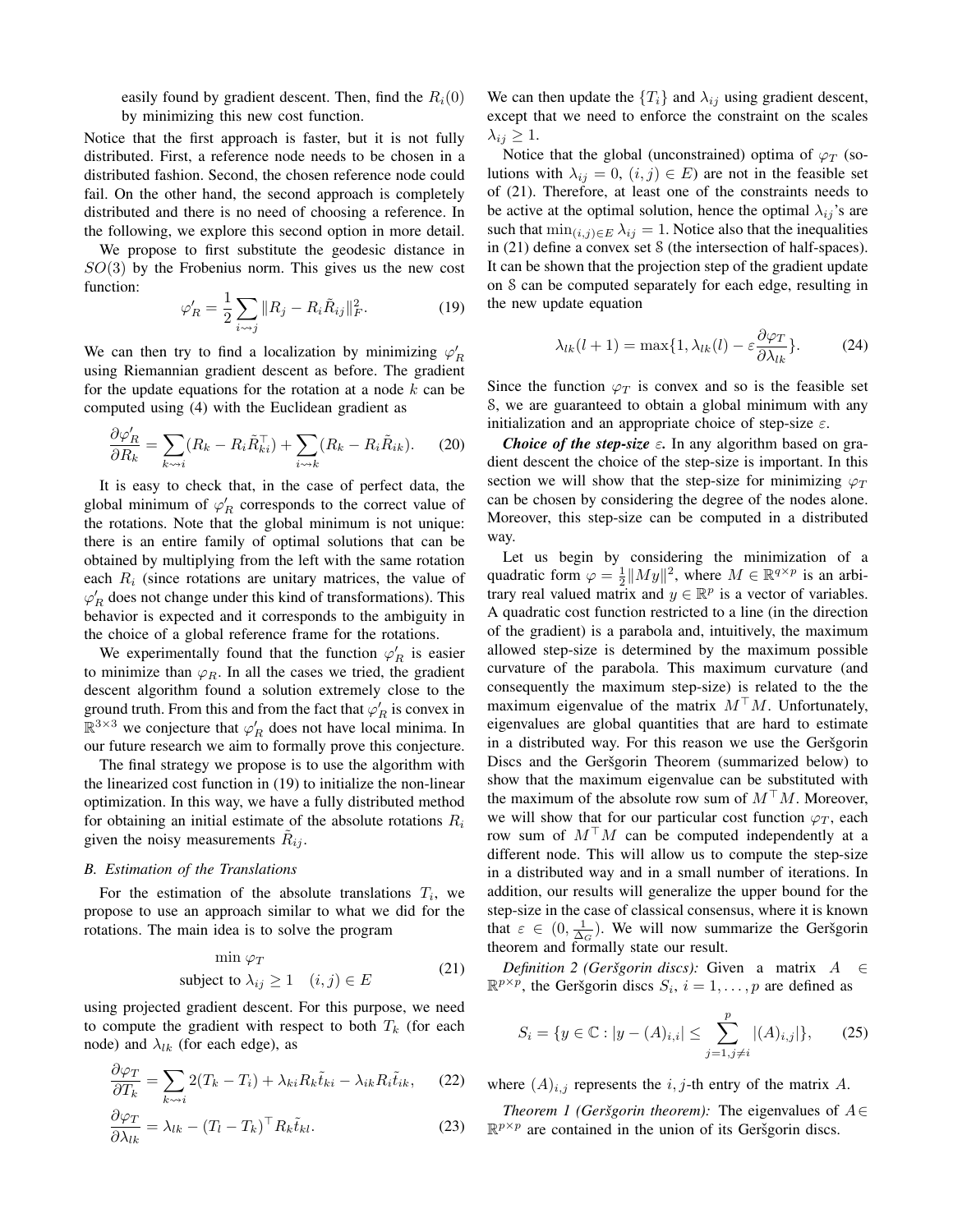*Theorem 2:* Let  $\varphi = \frac{1}{2} ||My||^2$ , then  $\nabla_y \varphi = M^\top My$ . The gradient descent iteration  $y(l + 1) = y(l) - \varepsilon \nabla_y \varphi$ converges for  $\varepsilon \in \left(0, \min_i 2\left(\sum_j \left| (M^\top M)_{i,j} \right| \right)^{-1} \right)$ 

The proof of this Theorem can be found in the Appendix. The basic idea is to first use the eigenvalue decomposition of  $M<sup>+</sup>M$  and show that the cost function decreases at each step only if  $\varepsilon < \frac{2}{\sigma_{max}(M^{\top}M)}$ , where  $\sigma_{max}(M^{\top}M)$  represents the maximum eigenvalue of  $M<sup>T</sup>M$ . Using Geršgorin's Theorem we can bound the region where the eigenvalues of  $M<sup>T</sup>M$ must lie, and hence find for which values of  $\varepsilon$  the algorithm converges.

In order to apply Theorem 2 to our algorithm for minimizing  $\varphi_T$ , we have to generalize it to the case where we add the projection step on the feasible set S. This is done in Lemma 1 of the Appendix, which shows that the same bounds apply. The proof of the lemma breaks the projected gradient step in two parts: one in the interior of the feasible set S, the other along its boundary. Then it can be shown that the cost function will decrease after each part of each step.

For our particular function  $\varphi_T$ , M and y are defined as

$$
M = \begin{bmatrix} \text{diag}\{(R_i t_{ij})_1\} \\ I \otimes C & \text{diag}\{(R_i t_{ij})_2\} \\ \text{diag}\{(R_i t_{ij})_3\} \end{bmatrix} \in \mathbb{R}^{3|E| \times (3|V| + |E|)}, \quad (26)
$$

$$
y = \begin{bmatrix} (T_1)_1 (T_2)_1 \cdots (T_{|V|-1})_3 (T_{|V|})_3 \cdots \lambda_{ij} \cdots \end{bmatrix}^\top, \quad (27)
$$

where the notation  $(v)_i$  indicates the *i*-th component of the vector  $v$ , " $\otimes$ " is the Kronecker product and C is the incidence matrix of the graph G. If we explicitly write down the matrix  $M<sup>T</sup>M$ , the sum of each one of its rows involves quantities that can be locally computed by a single node. More formally, we have the following result.

*Theorem 3:* Define

$$
\rho_{i,d} = 2 \deg(i) + 2 \sum_{i \sim j} |(R_i t_{ij})_d| \tag{28}
$$

for all  $i, j \in V$ ,  $d \in \{1, 2, 3\}$  and

$$
\rho_{ij} = \sum_{d=1}^{3} (R_i t_{ij})_d^2 + 2 \sum_{d=1}^{3} |(R_i t_{ij})_d|
$$
\n(29)

for all  $(i, j) \in E$ . From these, define also

$$
\varepsilon_i = \frac{2}{\max_{j,d} \{ \{\rho_{i,d}\}, \{\rho_{ij}\} \}} \quad \forall i \in V \tag{30}
$$

Then the projected gradient descent algorithm for minimizing  $\varphi_T$  is guaranteed to converge if  $\varepsilon \in (0, \min_i \varepsilon_i)$ .

Notice that the quantity  $\varepsilon_i$  can be computed locally at node *i* and the operation  $\min_i \varepsilon_i$  can be computed with a consensus-like algorithm in a finite number of iterations. Hence we have a method that the nodes can use to automatically choose  $\varepsilon$ . The detailed steps for the proof of Theorem 3 can be found in the Appendix.

As a final remark, the quantities  $\rho_{i,d}$  and  $\rho_{ij}$  depend on the rotations  $R_i$ . By noticing that  $|R_i t_{ij}| \leq 1$ , we can also

give a bound that is slightly less sharp, but depends only on the degrees of the nodes, as stated in Corollary 1. The proof of the corollary is straightforward by substitution.

*Corollary 1:* . The projected gradient descent algorithm converges if  $\varepsilon \in (0, 2(\max\{9, 4\Delta_G\})^{-1})$ 

*Translation ambiguity.* From the analysis above, we can guarantee that the projected gradient descent algorithm will converge to a global minimum. However, we can have problems with the uniqueness of the solution. By the definition of the incidence matrix, we have that  $C1 = 0$ . Hence, the matrix  $M$  in (26) has a null space of dimension at least three, which is spanned by

$$
v_1 = \begin{bmatrix} 1_{|V|} \\ 0_{|V|} \\ 0_{|V|} \\ 0_{|E|} \end{bmatrix}, \quad v_2 = \begin{bmatrix} 0_{|V|} \\ 1_{|V|} \\ 0_{|V|} \\ 0_{|E|} \end{bmatrix} \quad v_3 = \begin{bmatrix} 0_{|V|} \\ 0_{|V|} \\ 1_{|V|} \\ 0_{|E|} \end{bmatrix} \in \mathbb{R}^{3|V|+E}.
$$
\n(31)

Here  $\mathbf{0}_D$  and  $\mathbf{1}_D$  are vectors in  $\mathbb{R}^D$  with all the entries set to zero or one, respectively. The three vectors correspond to translations by the same amount of all the nodes along the three axes  $x$ ,  $y$  and  $z$ . Note that these three vectors are orthogonal to the constraints on the  $\lambda_{ij}$ . This means that if  $\hat{y}$ is a solution to the constrained minimization problem, then any linear combination of  $\hat{y}$ ,  $v_1$ ,  $v_2$  and  $v_3$  will also be a valid solution. Again, this behavior is expected, because it corresponds to the choice of a global reference frame for the translations. The question is how the translational ambiguity can be fixed by the distributed algorithm. It is not hard to check that, similarly to classical consensus, the average of the translations is preserved between iterations, i.e.,

$$
\sum_{i=1}^{N} T_i(l) = \sum_{i=1}^{N} T_i(l+1).
$$
 (32)

This means that the translational ambiguity can be resolved by choosing the initial average of the translations to be zero, e.g., by setting  $T_i = 0 \ \forall i \in V$ .

In general, we assume that the null space of  $M$  is of dimension at most four, which guarantees that solving (21) will recover the desired solution. More details can be found in the Appendix.

#### *C. Complete Estimation*

The final algorithm for minimizing  $\varphi$  in (10) is a straightforward combination of the methods presented in Sections III-A and III-B. Specifically, we proceed as follows:

- 1) Find consistent initial rotations by minimizing the linearized cost  $\varphi'_R$  and/or  $\varphi_R$ .
- 2) Find consistent initial translations and scales by minimizing  $\varphi_T$  while keeping the rotations fixed.
- 3) Refine all the estimates by minimizing  $\varphi$ .

Notice that in step 3) the gradient of  $\varphi$  with respect to  $R_k$ contains an additional term coming from  $\varphi_T$ , i.e.,

$$
\operatorname{grad}_{R_k} \varphi = \operatorname{grad}_{R_k} \varphi_R + \sum_{k \leadsto i} \lambda_{kj} \big( (T_i - T_k) \tilde{t}_{kj}^\top - R_k \tilde{t}_{kj} (T_i - T_k)^\top R_k \big). \quad (33)
$$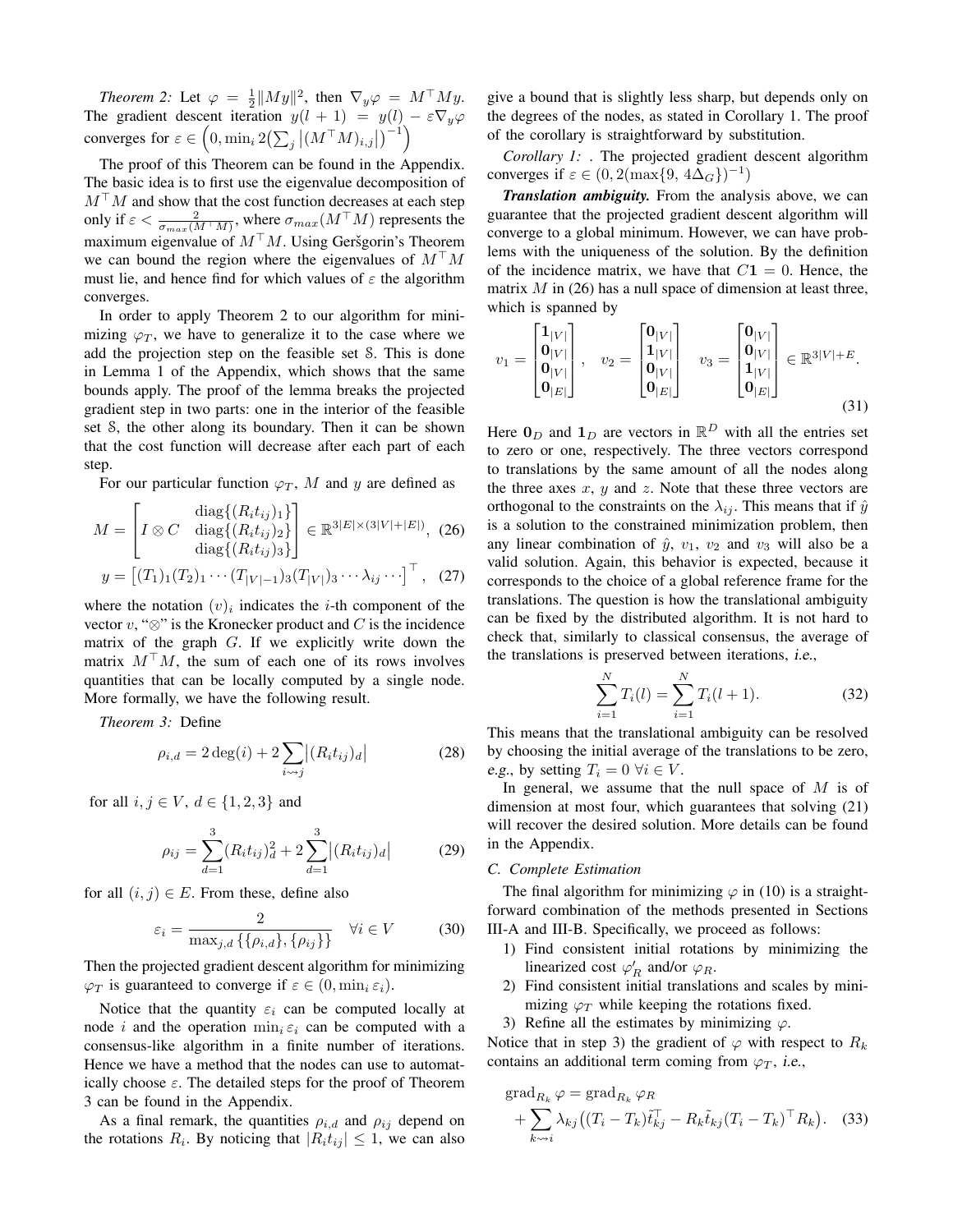

Fig. 1: Pictorial comparison between the ground truth and the solutions found by minimizing the different cost functions



(a) Value of  $\varphi_R$  during the minimization of  $\varphi_R$ 



Fig. 2: Experiment illustrating a situation where a local minimum is encountered while optimizing  $\varphi_R$ 

The updates then follow the gradient as before.

#### IV. EXPERIMENTS

In this section we will present some synthetic experiments to illustrate the behavior of our algorithms. We use a nonplanar network with  $N = 7$  camera nodes connected in a 4-regular graph, as pictorially represented in Figure 1a. All the cameras have a focal length of  $f = 1$ , are roughly distributed in a circle of radius 8f around the origin, and are facing toward the center of the scene. The 3-D structure is represented by 30 points randomly distributed in a cube with side 4.5f. With these proportions, the projected points occupy about 75% of the normalized image frame in each camera. The projected points are corrupted with zero-mean Gaussian noise with standard deviation of 0, 1, 2, and 3 pixels on an image of  $1000 \times 1000$  pixels. Given the point correspondeces, we use the eight-point algorithm (see [13] for details) to get an estimate of relative rotation and translation (up to scale).

| Rotation errors (degrees, zero is the minimum) |  |  |  |  |  |  |
|------------------------------------------------|--|--|--|--|--|--|
|------------------------------------------------|--|--|--|--|--|--|

| Noise                                                        | 0px          | l px                   | 2px           | 3px           |  |  |  |  |  |  |
|--------------------------------------------------------------|--------------|------------------------|---------------|---------------|--|--|--|--|--|--|
| Initial                                                      | 0.000(0.000) | 2.776 (0.584)          | 3.926 (1.166) | 4.809 (1.747) |  |  |  |  |  |  |
| Final                                                        | 0.000(0.000) | 0.131(0.004)           | 0.262(0.015)  | 0.393(0.035)  |  |  |  |  |  |  |
| Normalized translation errors (degrees, zero is the minimum) |              |                        |               |               |  |  |  |  |  |  |
| Noise                                                        | 0px          | 1px                    | 2px           | 3px           |  |  |  |  |  |  |
| Initial                                                      | 0.000(0.000) | 0.110(0.006)           | 0.221(0.025)  | 0.331(0.057)  |  |  |  |  |  |  |
| Final                                                        | 0.000(0.000) | 0.097(0.004)           | 0.194(0.017)  | 0.291(0.039)  |  |  |  |  |  |  |
| Scale errors (geometric variance, one is the minimum)        |              |                        |               |               |  |  |  |  |  |  |
|                                                              | Noise        | 0 <sub>px</sub><br>1px | 3px<br>2px    |               |  |  |  |  |  |  |

TABLE I: Average and variance (in parenthesis) of errors for all the edges starting from point correspondences and comparing with the ground truth.

Final | 1.000 | 1.002 | 1.003 | 1.005

In our first experiment, we show that approximating  $\varphi_R$ with  $\varphi'_R$  gives a better initialization of the rotations. We consider an ideal situation where the relative transformations  $(R_{ij}, T_{ij})$  are noise free and, thus, we would expect to have a perfect recovery of the rotations. We randomly intialize the rotations  $R_i$  at each node and then we use the nonlinear optimization algorithm given by (18). As we can see in Figures 1b and 2a the result is far from optimal and the function  $\varphi_R$  converges to a local minimum. Note that, for the sake of comparison, the global rotation ambiguity in the figure has been fixed by aligning the first camera with the ground-truth. On the other hand, the minimization of  $\varphi'_R$  avoids this problem and gives a good (typically close to optimal) solution, as we can see in Figures 1c and 2b. In Figure 2b we also plot the value of  $\varphi_R$  after each iteration of the gradient descent minimization of  $\varphi_R'$ . It is interesting to see that, though we are minimizing  $\varphi'_R$ , the value  $\varphi_R$  also decreases. Experimentally, we noticed that refining the solution from  $\varphi'_R$  by minimizing  $\varphi_R$  gives only marginal improvements. In other words, our conclusion is that minimizing  $\varphi'_R$  already gives a good initialization for the next step (initialization of translations and scales).

We now evaluate the performance of our algorithm as a function of noise. We optimize over the rotations with the Frobenius distance (600 iterations), then over the translations and scales (3000 iterations) and finally we optimize  $\varphi$ over all the variables (100 iterations). As we said before, optimizing the rotations using the Riemannian distance does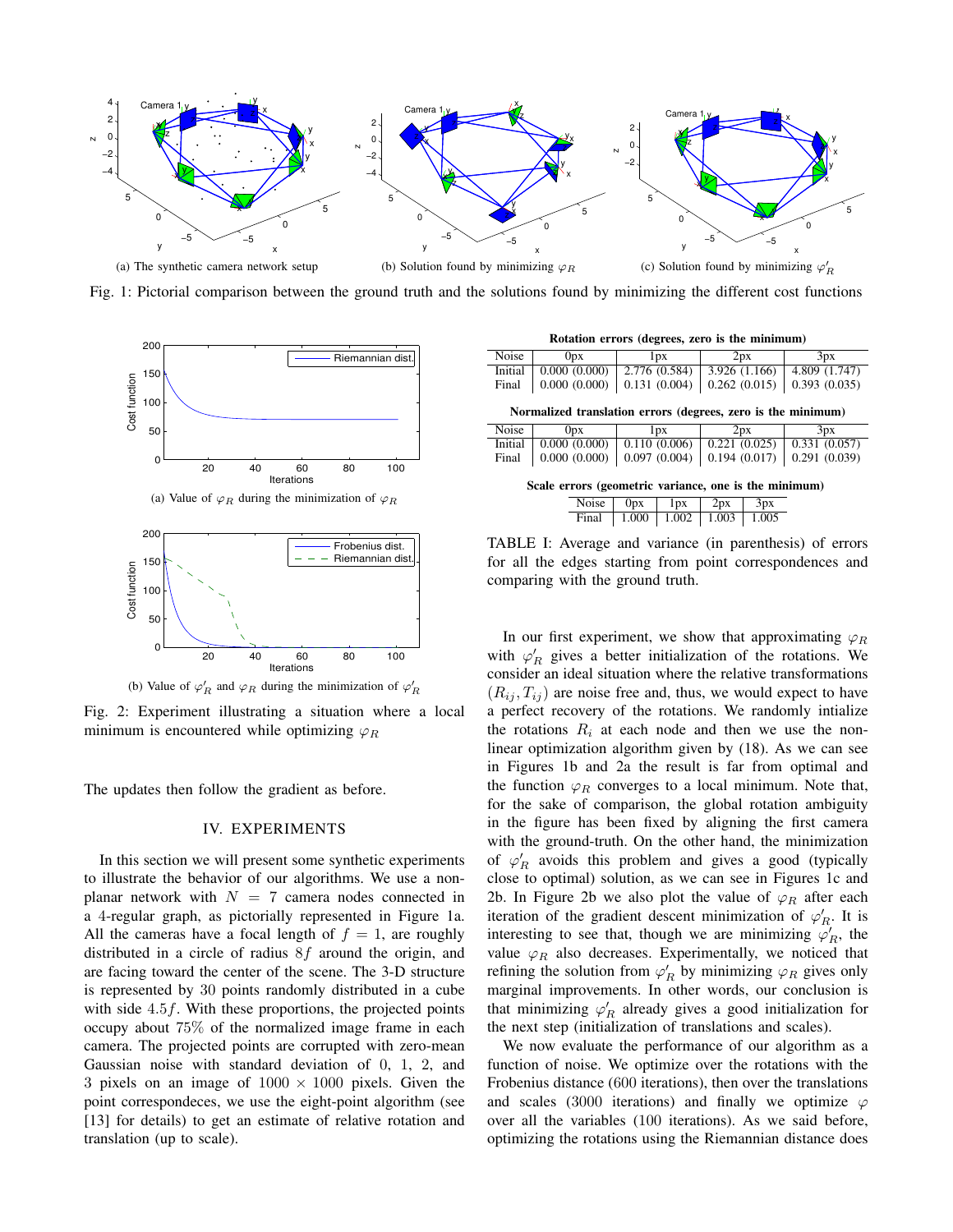not give significant benefits for the task of just finding a consistent initialization.

We repeated the experiment 100 times for each level of noise. For each trial and for each edge in the network, we collected the angle between the estimated and ground-truth rotations, the angle between the estimated and ground-truth translations and the geometric variance between estimated and ground-truth scales. For the scales, the idea is that all the ratios between the estimated and the ground-truth scale for each edge should be the same. To quantitatively determine how far these ratios are from being all equal to each other, the geometric variance (as opposed to arithmetic variance) is the most natural choice. The average and variance of the errors on rotation, translation and scales over all the edges before and after the optimization is reported in Table I. By looking at the results, we can notice that exploiting the network topology improves the estimates of the relative transformation at each edge (both in terms of the mean and the variance). Moreover, in the process we also recover the relative scales between the edges (which were unknown from the measurements only) and a localization consistent with Definition 1.

## V. CONCLUSIONS AND FUTURE WORK

We presented distributed algorithms to optimally solve the localization problem for camera networks. Starting from image point correspondences, we used techniques from computer vision to get an initial estimate of the relative rotation and translation (up to scale) between cameras with intersecting fields of view. By minimizing a global cost function we derived a distributed algorithm to recover a better, consistent estimate of the relative poses. We were able to recover also the relative scales between the edges and to fix the global ambiguities inherent to the problem. We also analyzed the behavior and potential pitfalls of our approach (for instance, how to initialize the estimation of the rotations). In addition, we proposed an automatic, distributed method for choosing the step-size  $\varepsilon$  (in the estimation of the translations).

We developed our algorithms by considering the specific case of localization for camera networks, but their application could be broader. First, our results carry over to the 2-D case with the only modification that we need to consider rotations in  $SO(2)$  and rigid body transformations in  $SE(2)$  instead of the 3-D counterparts. Then, the problem of recovering only the rotations or only the translations corresponds to other practical instances of localization in sensor networks. For instance, if one has only bearing measurements, they can be converted to rotations and then our algorithm for optimizing over the rotations could be applied. Finally, one can easily incorporate additional information such as the presence of beacons (nodes with a known pose) and distance measurements. In this case some of the quantities (e.g., the  $R_i$ ,  $T_i$  of the beacons) are fixed and we would need to optimize only on the remaining unknowns. All these options, however, are out of the scope of this paper.

In future work, we plan to first analyze rigorously our initialization method (by finding the critical points of  $\varphi'_R$ ) and the choice of the step-size for the optimization over the rotations. Then, we plan to extend our method to the problem of distributed bundle adjustment (i.e., the minimization of the error between the noisy projected point images and the corrected images obtained from the estimated poses).

#### REFERENCES

- [1] U.A. Khan, S. Kar, and J.M.F. Moura, "Distributed sensor localization in random environments using minimal number of anchor nodes," *IEEE Transactions on Signal Processing*, vol. 57, no. 5, pp. 2000– 2016, May 2009.
- [2] James Aspnes, Walter Whiteley, and Yang Richard Yang, "A theory of network localization," *IEEE Transactions on Mobile Computing*, vol. 5, no. 12, pp. 1663–1678, 2006.
- [3] S. Funiak, C. Guestrin, M. Paskin, and R. Sukthankar, "Distributed localization of networked cameras," in *International Conference on Information Processing in Sensor Networks*, 2006, pp. 34–42.
- [4] A. Barton-Sweeney, D. Lymberopoulos, and A. Savvides, "Sensor localization and camera calibration in distributed camera sensor networks," in *International Conference on Broadband Communications, Networks and Systems*, 2006, pp. 1–10.
- [5] R. Hartley and A. Zisserman, *Multiple View Geometry in Computer Vision*, Cambridge, 2nd edition, 2004.
- [6] R. Olfati-Saber, J. Fax, and R. Murray, "Consensus and cooperation in networked multi-agent systems," *Proceedings of the IEEE*, vol. 95, no. 1, pp. 215–233, 2007.
- [7] Craig Gotsman and Yehuda Koren, "Distributed graph layout for sensor networks," in *Internat. Symposium on Graph Drawing*, 2004, pp. 273–284.
- [8] D. Devarajan and R. Radke, "Calibrating distributed camera networks using belief propagation," *EURASIP Journal of Applied Signal Processing*, pp. 221–221, 2007.
- [9] G. Piovan, I. Shames, B. Fidan, F. Bullo, and B. D. O. Anderson, "On frame and orientation localization for relative sensing networks," in *IEEE Conference on Decision and Control*, 2008, pp. 2326–2331.
- [10] R. Tron, R. Vidal, and A. Terzis, "Distributed pose averaging in camera networks via consensus on SE(3)," in *International Conference on Distributed Smart Cameras*, 2008.
- [11] Y. Ma, J. Košecká, and S. Sastry, "Optimization criteria and geometric algorithms for motion and structure estimation," *Int. Journal of Computer Vision*, vol. 44, no. 3, pp. 219–249, 2001.
- [12] C. Altafini, "The De Casteljau algorithm on SE(3)," *Nonlinear control in the Year 2000*, vol. 258, pp. 23–34, 2000.
- [13] Y. Ma, S. Soatto, J. Košecká, and S. Sastry, An Invitation to 3D Vision: *From Images to Geometric Models*, Springer Verlag, 2003.
- [14] R. Horn and C.R. Johnson, *Matrix Analysis*, Cambridge University Press, 1985.

#### VI. APPENDIX

#### *A. Proof of Proposition 1*

In this section we give the complete proof of Proposition 1.

 $(1 \Rightarrow 2)$  Assume the network is localized. Take any two distinct nodes in the cycle  $\ell$ , say  $w_p$  and  $w_q$ , and split the cycle  $\ell$  into two distinct paths  $\ell_{pq}$  and  $\ell_{qp}$ . Let  $g_{q1}$  be the transformation along any path from node 1 to node  $q$ . From the definition of localized network we can write

$$
g_p = g_1 \circ g_{1q} \circ g_{qp} = g_1 \circ g_{1q} \circ g_{pq}^{-1}.
$$
 (34)

From this relation it is easy to see that the transformation along the cycle  $g_{\ell} = g_{mp} \circ g_{pm} = (I, 0).$ 

 $(2 \Rightarrow 3)$  Assume condition 2 is satisfied. Pick any node  $i \in V$  and any absolute pose  $g_i \in SE(3)$ . Set  $g_j = g_i \circ g_{ij}$ , where  $g_{ij}$  is the transformation along any path from j to i. Then  $g_{ij} = g_i^{-1} \circ g_j$  by construction.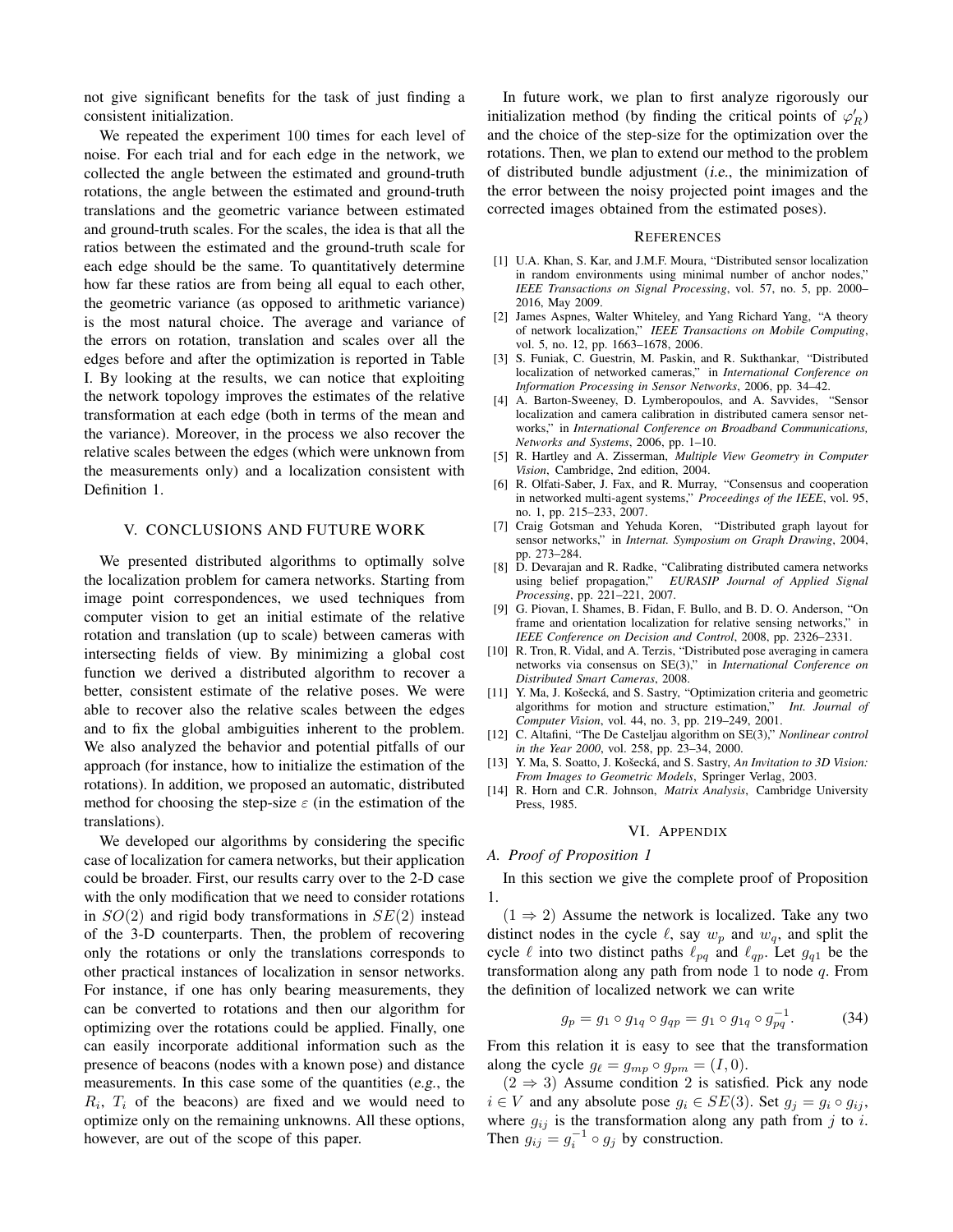$(2 \Rightarrow 1)$  Set  $i = 1$  and  $g_i = (I, 0)$ , then follow the same steps as  $(2 \Rightarrow 3)$ .

 $(3 \Rightarrow 2)$  Assume condition 3 is satisfied. For any cycle  $\ell$  defined as above,  $g_{\ell} = g_{w_1w_2} \circ \ldots \circ g_{w_{n-1}w_n} \circ g_{w_nw_1} =$  $g_1^{-1} \circ g_2 \circ g_2^{-1} \circ g_3 \circ \ldots \circ g_{w_n}^{-1} \circ g_1 = (I, 0).$ 

## *B. Proof of Theorem 2*

In this section we prove Theorem 2. In the following, we will use  $\varphi(l)$  and  $y(l)$  to denote, respectively, cost and variables at the l-th iteration of the gradient descent. What we want to show is that the cost at each iteration decreases for the chosen step-size, *i.e.*,  $\varphi(l+1) \leq \varphi(l)$ , with equality only if  $\varphi(l)$  is at a global optimum. We will break our proof in two parts. First, we will show that the step-size  $\varepsilon$  must be chosen to be less than  $\frac{2}{\sigma_{max}}$ , where  $\sigma_{max}$  is the maximum eigenvalue of  $M<sup>T</sup>M$ . Then we will show how to obtain bounds in terms of the entries of M rather than in terms of  $\sigma_{max}$  using the Geršgorin discs theorem.

Define  $M^{\top} M = U \Sigma U^{\top}$  to be the eigenvector/eigenvalue decomposition of  $M^{\top}M$  with U unitary and  $\Sigma = \text{diag}\{\sigma_i\}$ diagonal and with positive entries (because  $M<sup>T</sup>M$  is symmetric and positive definite, hence unitarily diagonalizable). Define the change of coordinates  $y' = \sum \frac{1}{2} U^{\top} y$ . Then we can rewrite the cost as

$$
\varphi(l) = {y'}^\top y' = \sum_{i=1}^q (y')_i^2. \tag{35}
$$

At the same time, the update equation can be written as  $y(l+$  $1) = y(l) - \varepsilon M^{\top} M y(l) = (I - \varepsilon M^{\top} M) y(l)$ . By substituting  $M<sup>T</sup>M$  with its decomposition (and also remembering that diagonal matrices commute), we can make the same change of coordinates as before. After some manipulations we obtain that

$$
\varphi(l+1) = {y'}^\top (I - \varepsilon \Sigma)^2 y' = \sum_{i=1}^q (1 - \varepsilon \sigma_i)^2 (y')_i^2.
$$
 (36)

Each term of (36) is positive and is smaller than the corresponding term in (35) if and only if

$$
|1 - \varepsilon \sigma_i| < 1 \quad \forall i = 1, \dots, p \tag{37}
$$

which is equivalent to  $0 < \varepsilon < \frac{2}{\sqrt{\sigma_{max}}}$ . If  $\varepsilon$  satisfies these conditions, then  $\varphi(l+1) \leq \varphi(l)$ , with equality only if  $\nabla \varphi(l) = 0$  (*i.e.*, when the algorithm is at the global optimum). This completes the first part of the proof.

For the second part, one can notice that requiring condition (37) is the same as requiring that all the eigenvalues of the matrix  $(I - \varepsilon M^{\top}M)$  are inside the unit circle. Since  $M^{\top}M$ is a symmetric, positive semidefinite matrix, we know that its eigeinvalues  $\sigma$  are real and non-negative. This means that the eigenvalues of  $(I - \varepsilon M^{\top}M)$  are less or equal to one for any positive  $\varepsilon$ . We therefore need to make sure that these eigenvalues are greater than  $-1$ . One way to achieve this is by choosing  $\varepsilon$  such that all Geršgorin discs do not extend



The  $\times$  denotes the center of the circles.

Fig. 3: An illustration for the second part of the proof for Theorem 2 showing an example of the Geršgorin discs for  $(I - \varepsilon M^{\top} M)$ . The region where the eigenvalues could be located is highlighted in solid gray.

further than  $-1$ . This can be mathematically written as

$$
\underbrace{(1 - \varepsilon(M^{\top}M)_{i,i})}_{\text{disc center}} - \underbrace{\sum_{j=1, j \neq i}^{p} \varepsilon |(M^{\top}M)_{i,j}| > -1}_{\text{disc radius}}
$$
(38)

for all  $i = 1, \ldots, p$ . By expliciting  $\varepsilon$ , the main result of the Theorem can be obtained.

As a remark, this Theorem generalize the proof of convergence for standard consensus (see, for instance, [6]). In fact, for standard consensus we have  $M = C^{\top}$ ,  $M^{\top}M = L$ , where  $L$  is the graph Laplacian. Using our Theorem we get  $\varepsilon \in (0, \frac{1}{\Delta_G})$ , in accordance with previous results in the literature.

## *C. Proof of Theorem 3*

Define  $M$  and  $y$  as in (26) and (27). As explained in Section III-B, our algorithm is essentially a projected gradient descent procedure to minimize the cost  $\varphi_T(l)$  =  $\frac{1}{2}||My(l)||^2$ . The proof is essentially based on the application of an extended version of Theorem 2.

We need to introduce now some additional notation. Let v be a vector of norm one and  $d > 0$  a scalar. Define the half-space  $\mathcal{S} = \{x \in \mathbb{R}^p : x^\top v \ge d\}$ . Given a vector  $y \in \mathbb{R}^p$ , the projection of  $y$  on  $S$  can be expressed as:

$$
\text{proj}_{\mathcal{S}}(y) = \begin{cases} y & \text{if } y^{\top} v \ge d \\ (I - vv^{\top})y + dv & \text{otherwise} \end{cases}
$$
(39)

The following Lemma generalizes Theorem 2 to the case where the gradient descent update is projected on the halfspace S.

*Lemma 1:* Using the same notation as above and as in Theorem 2, assume that  $y(l)$  is feasible  $(y^{\top}v > d)$  and modify the update equation as  $y(l + 1) = \text{proj}_s(y(l) \epsilon \nabla_y \varphi$ ). Then, choosing  $\epsilon$  as in Theorem 2 still guarantees the convergence of the update equations.

*Proof:* Again, we will show that  $\varphi(l+1) \leq \varphi(l)$ . If  $(y(l) - \varepsilon \nabla_y \varphi)^{\top} v \geq d$ , then the projection step does not have any effect and the same proof as in Theorem 2 can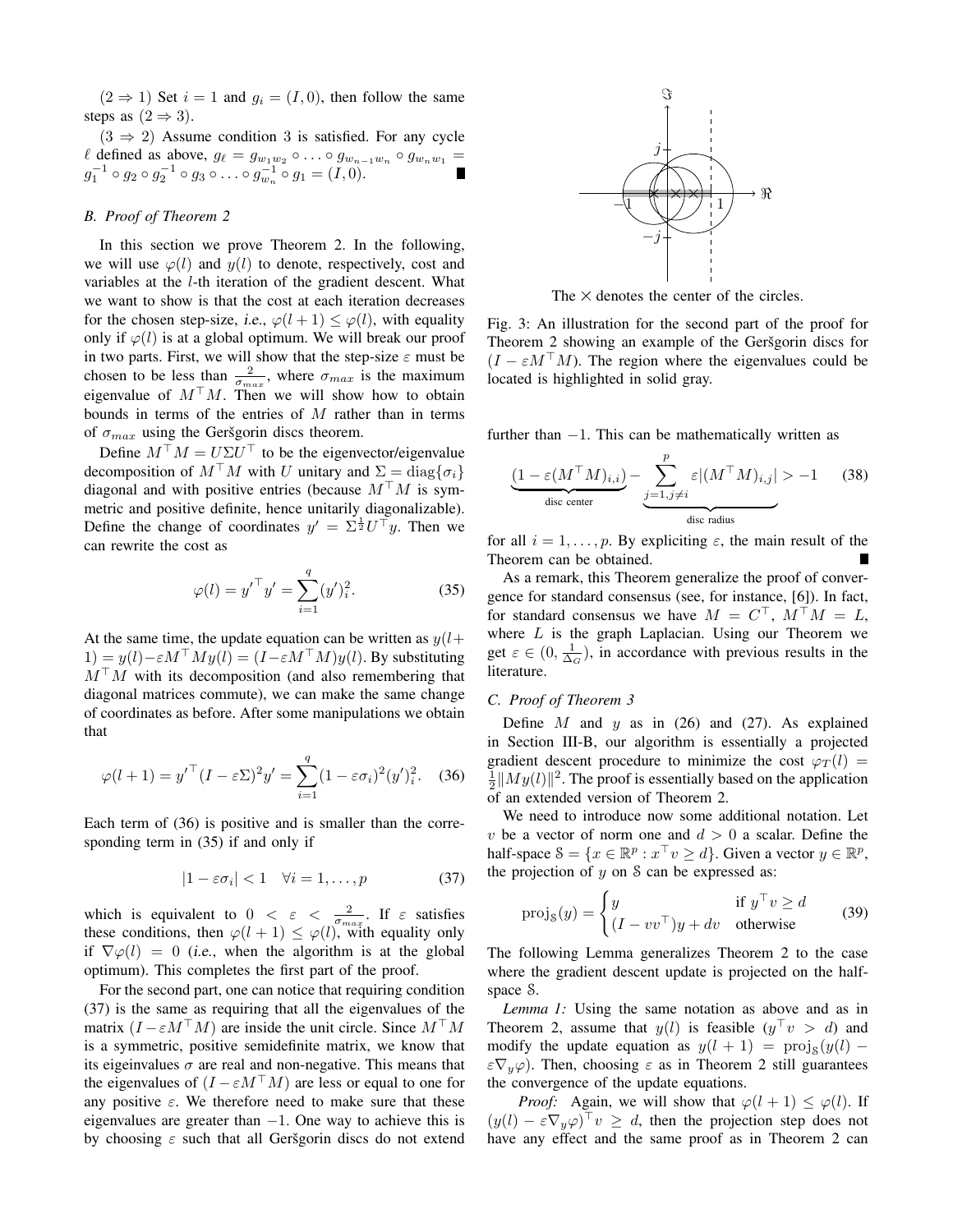be followed. We will therefore focus on the case  $(y(l) \epsilon \nabla_y \varphi$ <sup>T</sup> $v < d$ . Since  $y(l)$  is feasible, and  $y(l) + \epsilon \nabla \varphi$  is not, there will be a step-size  $\varepsilon_p < \varepsilon$  such that the point  $y_p = y(l) + \varepsilon_p \nabla \varphi$  is on the boundary of *S*, *i.e.*,  $y_p^{\top} v = d$ . We will show the claim of the Lemma by breaking the projected gradient step in two parts: from  $y(l)$  to  $y_p$  and from  $y_p$  to  $y(l + 1)$  (see Figure 4 for an illustration).

- $(y(l) \rightarrow y_p)$  Since  $0 < \varepsilon_p < \varepsilon$ , from Theorem 2 we have that  $\frac{1}{2} ||My_p||^2 < \varphi(\tilde{l}).$
- $(y_p \rightarrow y(l+1))$  In this part we will show  $\varphi(l+1)$  <  $\frac{1}{2} \|My_p\|^2$ . First, notice that the projection  $\text{proj}_\mathcal{S}$  of a point  $y \notin S$  can be also expressed as

$$
proj_{\mathcal{S}}(y) = VV^{\top}y + dv,
$$
 (40)

where  $V \in \mathbb{R}^{p \times p-1}$  is a matrix which can be obtained from the diagonalization of  $(I - vv^{\top})$  and that has orthonormal columns. An interesting fact is that, since  $y_p$  is already in the boundary of S, we have that

$$
y_p = \text{proj}_{\mathcal{S}}(y_p) = V V^{\top} y_p + dv. \tag{41}
$$

This, in turn, allows us to rewrite  $y(l+1)$  in a different, equivalent form.

$$
y(l+1) = \text{proj}_{S}(y(l) - \varepsilon \nabla \varphi)
$$
  
= 
$$
\text{proj}_{S}(y_{p} - (\varepsilon - \varepsilon_{p})M^{\top}My_{p})
$$
  
= 
$$
VV^{\top}y_{p} - VV^{\top}(\varepsilon - \varepsilon_{p})M^{\top}My_{p} + dv
$$
  
= 
$$
y_{p} - VV^{\top}(\varepsilon - \varepsilon_{p})M^{\top}My_{p}
$$
  
= 
$$
(I - VV^{\top}(\varepsilon - \varepsilon_{p})M^{\top}My_{p} \quad (42)
$$

Intuitively, this relation tells us that projecting the gradient step on S is the same as starting from  $y_n$  and follow the gradient projected with  $VV<sup>T</sup>$ . By analitically performing a line search along the direction of the projected gradient, we will show that the choice of  $\varepsilon$  in Theorem 2 guarantees a decrement of the cost function. Define the function  $\theta(\varepsilon)$  as the restriction of our cost  $\varphi$  on the line in the direction of the projected gradient and starting from  $y_p$ .

$$
\theta(\varepsilon) = \frac{1}{2} ||M(I - \varepsilon V V^{\top} M^{\top} M) y_p||^2
$$
  
= 
$$
\frac{1}{2} (||My_p||^2 - 2y_p^{\top} M^{\top} M V V^{\top} M^{\top} M y_p \varepsilon
$$
  
+ 
$$
||M V V^{\top} M^{\top} M y_p||^2 \varepsilon^2) \quad (43)
$$

The graph of (43) is a parabola in  $\varepsilon$ . Define  $z =$  $V^{\top}M^{\top}My_p$ . Then the global minimum of  $\theta(\varepsilon)$  (i.e., the vertex of the parabola and the result of the line search) is given by

$$
\varepsilon_{opt} = \frac{z^{\top} z}{z^{\top} V^{\top} M^{\top} M V z}
$$
(44)

Since parabolas are symmetric around their vertices, the cost function will decrease if we choose  $\varepsilon < 2\varepsilon_{opt}$ . However, since we are using a fixed step-size, we need



Fig. 4: Decomposition of the projected gradient descent step

to make sure that the chosen  $\varepsilon$  is correct in any situation. This can be obtained by taking a minimum over  $z$ ,

$$
\varepsilon < \min_{z} \varepsilon_{opt} = \left( \max_{z} \frac{z^{\top} V^{\top} M^{\top} M V z}{z^{\top} z} \right)^{-1} < \frac{1}{\sigma_{max}} \tag{45}
$$

where  $\sigma_{max}$  is again the maximum eigenvalue of  $M<sup>T</sup>M$ . The last inequality can be shown by performing a change of basis and applying the Interlacing Theorem for bordered matrices [14, page 187]. This shows that, in the second part of the projected gradient step,  $\varepsilon_2 < \varepsilon$ will guarantee  $\varphi(l+1) < \frac{1}{2} ||My_p||^2$ .

We have shown that  $\varphi(l+1) < \frac{1}{2} ||My_p||^2 < \varphi(l)$  and the Lemma is proved.

Thanks to Lemma 1, we can use the same bounds on  $\varepsilon$ derived in Theorem 2 also if we add a projection step on half-spaces. In order to complete the proof for Theorem 3, we only need to explicitly compute these bounds in the case of the localization problem.

From (26) and by remembering that  $C^{\top}C = L$ , we can compute  $M^\top M$ .

$$
M^{\top}M = \begin{bmatrix} L & C\Lambda_1 \\ L & L & C\Lambda_2 \\ \Lambda_1 C^{\top} & \Lambda_2 C^{\top} & \Lambda_3 C^{\top} & \sum_{d=1}^3 \Lambda_d^2 \end{bmatrix} = \begin{bmatrix} A_1 \\ A_2 \\ A_3 \\ B \\ (46) \end{bmatrix}
$$

where we defined  $\Lambda_d = \text{diag}\{(R_i t_{ij})_d\}$ . Note that  $M^\top M$ can be divided in two parts: a *node* part  $A_d$ ,  $d \in \{1,2,3\}$ (the first  $3|V|$  rows), and an *edge* part B (the last |E| rows).

For ease of understanding, it is helpful to give an explicit expression for the individual entries of the matrices  $L$  and  $C\Lambda_d$ .

$$
(L)_{i,j} = \begin{cases} \deg(i) & \text{if } i = j \\ -1 & \text{if } (i,j) \in E, i \neq j \\ 0 & \text{otherwise} \end{cases}
$$
 (47)

$$
(C\Lambda_d)_{k,ij} = \sum_{mn} (C)_{k,mn} (\Lambda_d)_{mn,ij} = (C)_{k,ij} (\Lambda_d)_{ij,ij}
$$

$$
= \begin{cases} (R_i t_{ij})_d & \text{if } (i,j) \in E \text{ and } k = i \\ -(R_i t_{ij})_d & \text{if } (i,j) \in E \text{ and } k = j. \\ 0 & \text{otherwise} \end{cases}
$$
(48)

In the expressions above, the indeces  $i, j, k$  represent the nodes  $1, \ldots, n$  and the indeces  $ij, mn$  are the abbreviated